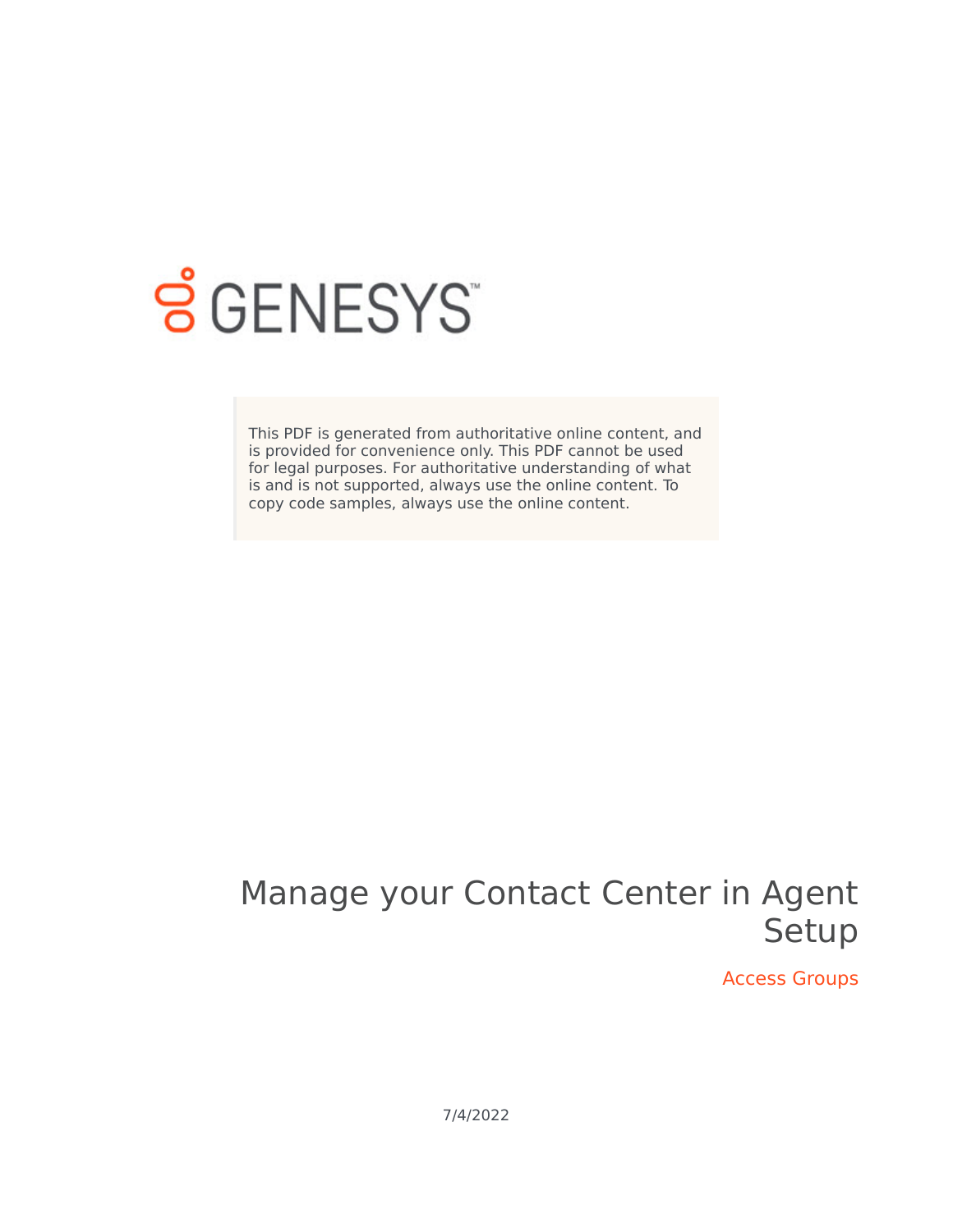## Contents

- 1 [Display Options](#page-2-0)
- 2 [Possible Procedures from this Panel](#page-3-0)
	- 2.1 [Creating Access Group Objects](#page-3-1)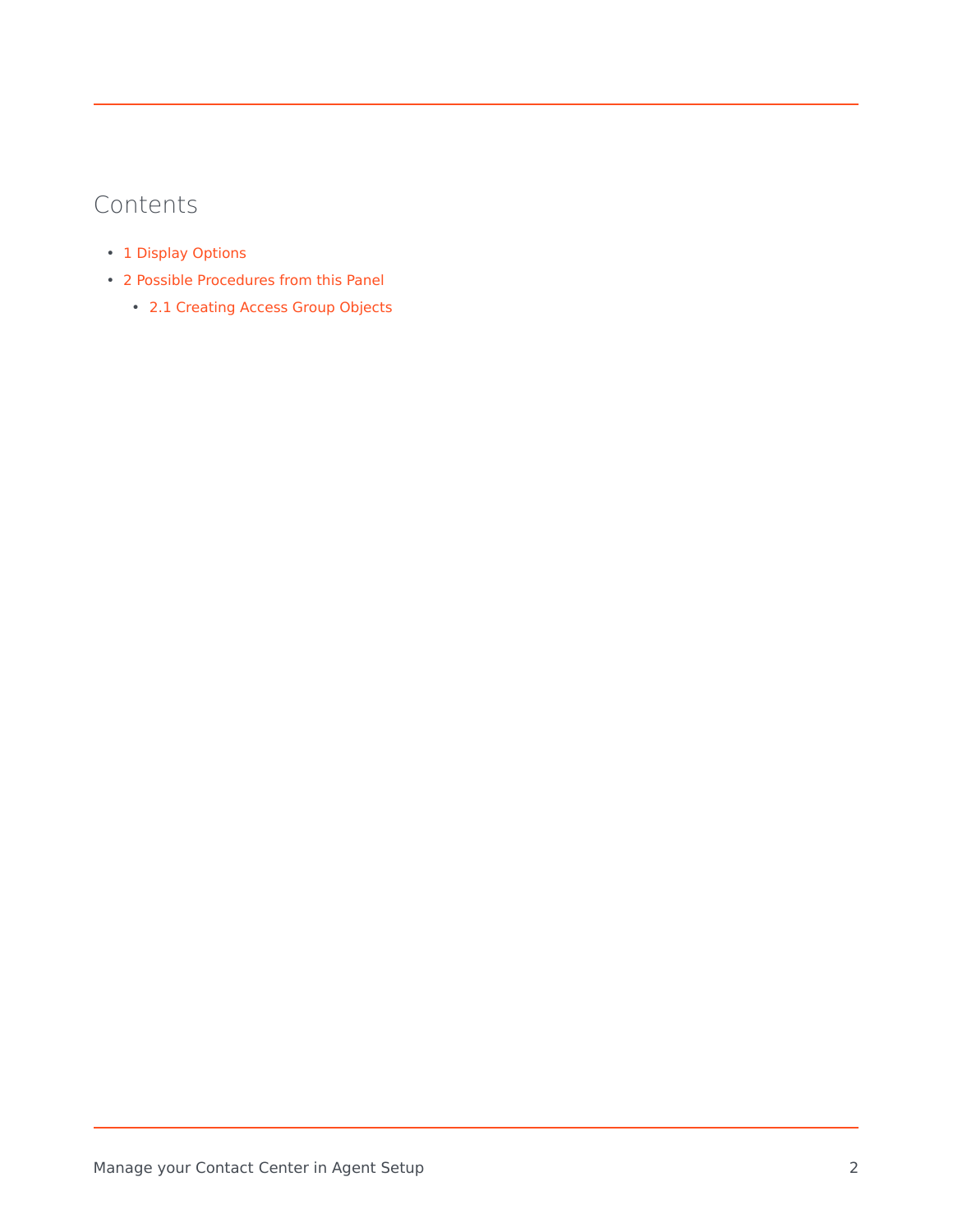

• •

• Administrator

Learn how to configure access groups for users in your contact center.

#### **Related documentation:**

Access Groups are groups of users who need to have the same set of permissions for Configuration Database objects.

In many cases, users fall into a small number of categories with similar access needs. A team of agents all performing the same tasks often has identical access needs. Two or three people responsible for maintaining a specific site of the contact center may also have identical access needs. You can greatly simplify access control by adding individuals to Access Groups and then setting permissions for those groups.

## Important

The **default** user account is not related to Access Groups and, therefore, does not appear as a member of any Access Group.

## <span id="page-2-0"></span>Display Options

The **Access Groups** list shows the Access Groups that are in your environment.

#### Important

Access Groups that are disabled will appear grayed out in the list.

To select or de-select multiple objects at once, click **Select**.

Click the name of an Access Group to view additional information about the object.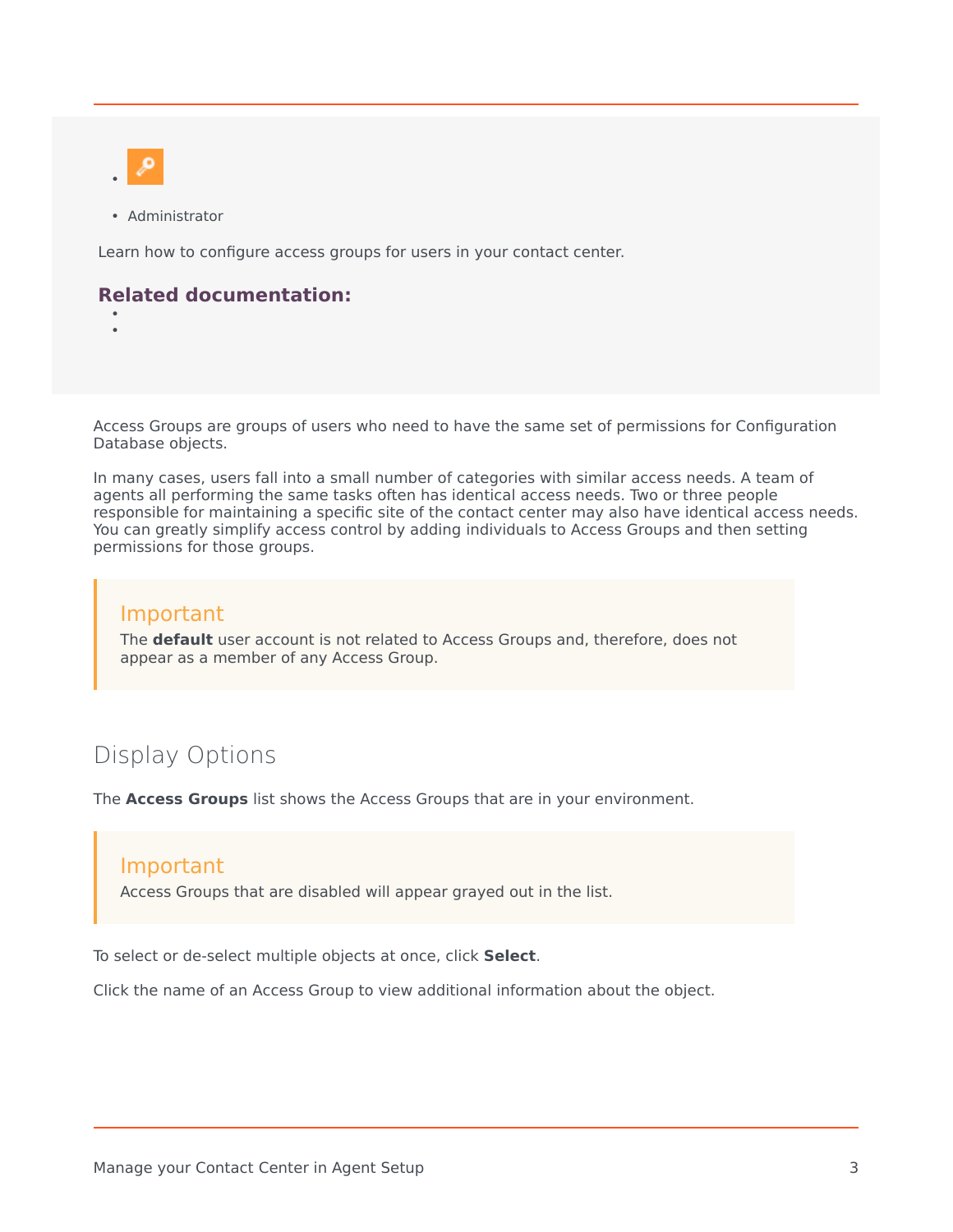## <span id="page-3-0"></span>Possible Procedures from this Panel

To create a new Access Group object, click **New**. To view or edit details of an existing object, click on the name of the object, or click the check box beside an object and click **Edit**.

To delete one or more objects, click the check box beside the object(s) in the list and click **Delete**. You can also delete individual objects by clicking on the object and then clicking **Delete**.

## Important

When you delete an Access Group, only the Access Group object itself is removed from the Configuration Database. Its member objects—Access Group and User objects—are not deleted.

Otherwise, select the check box beside one or more objects and click **More** to perform the following tasks:

- **Clone**—Copy an Access Group.
- **Move To**—Move an Access Group to another folder.
- Enable or disable Access Groups.
- Create a folder.

Click on the name of an Access Group to view additional information about the object.

## <span id="page-3-1"></span>Creating Access Group Objects

To create an Access Group, perform the following actions:

- 1. In the header, click **Configuration**.
- 2. Under the **Accounts** heading, click **Access Groups**.
- 3. Click **New**.
- 4. Enter the following information. For some fields, you can either enter the name of a value or click **Browse** to select a value from a list:
	- **Name**—The name of the Access Group. You must specify a unique value for this property.
	- **Tenant**—N/A
	- **State Enabled**—If selected, indicates that the object is in regular operating condition and can be used without any restrictions.
- 5. Click **Apply** to save the access group. The **Members** tab appears.
- 6. In the **Members** tab, click **Add** to add a User. In the pop-up window, you can create a new user by clicking **New**.
- 7. Perform one of the following actions after you have added a User to the Access Group:
	- Click **Save** to accept the changes and return to the object list.